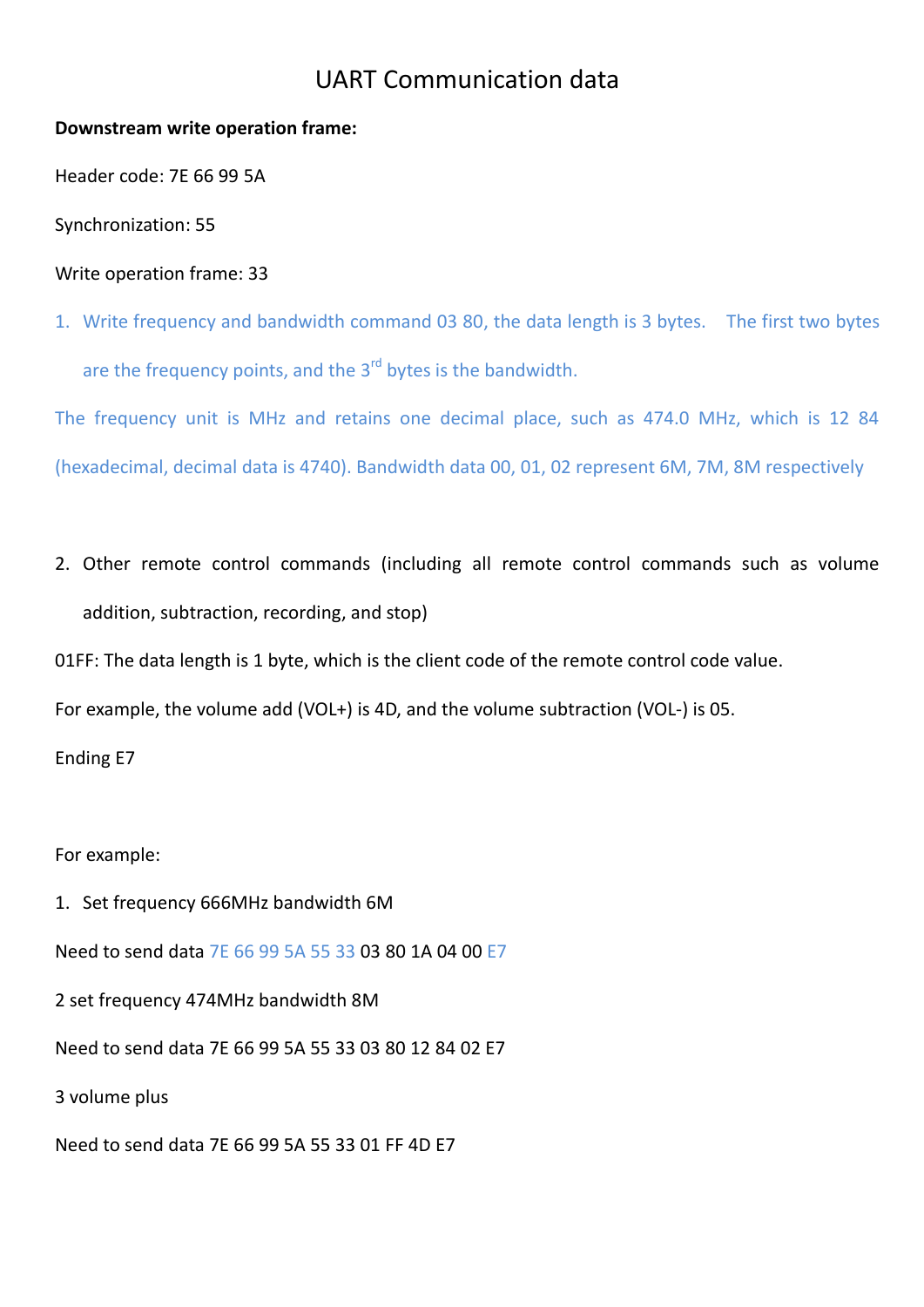## Explanation:

1, In addition to the data segment can be modified, the other head and tail synchronization data do not modify, Otherwise it can not respond to commands. Correct response will return data segment

00 FF, error will return 11 10

2, modify the frequency and bandwidth, please write three bytes at the same time, the separation has not been tested.

3, Please refer to the remote control user code for remote control code.

4, The above data are all hexadecimal.

## **Downstream read operation frame:**

Currently only tested read frequency and bandwidth

Send the command 7E 66 99 5A 55 11 03 80 E7

Return data 7E 66 99 5A 55 77 03 80 12 D4 02 E7 (red is frequency point and bandwidth 482.0M 8M)

Remote Control Code